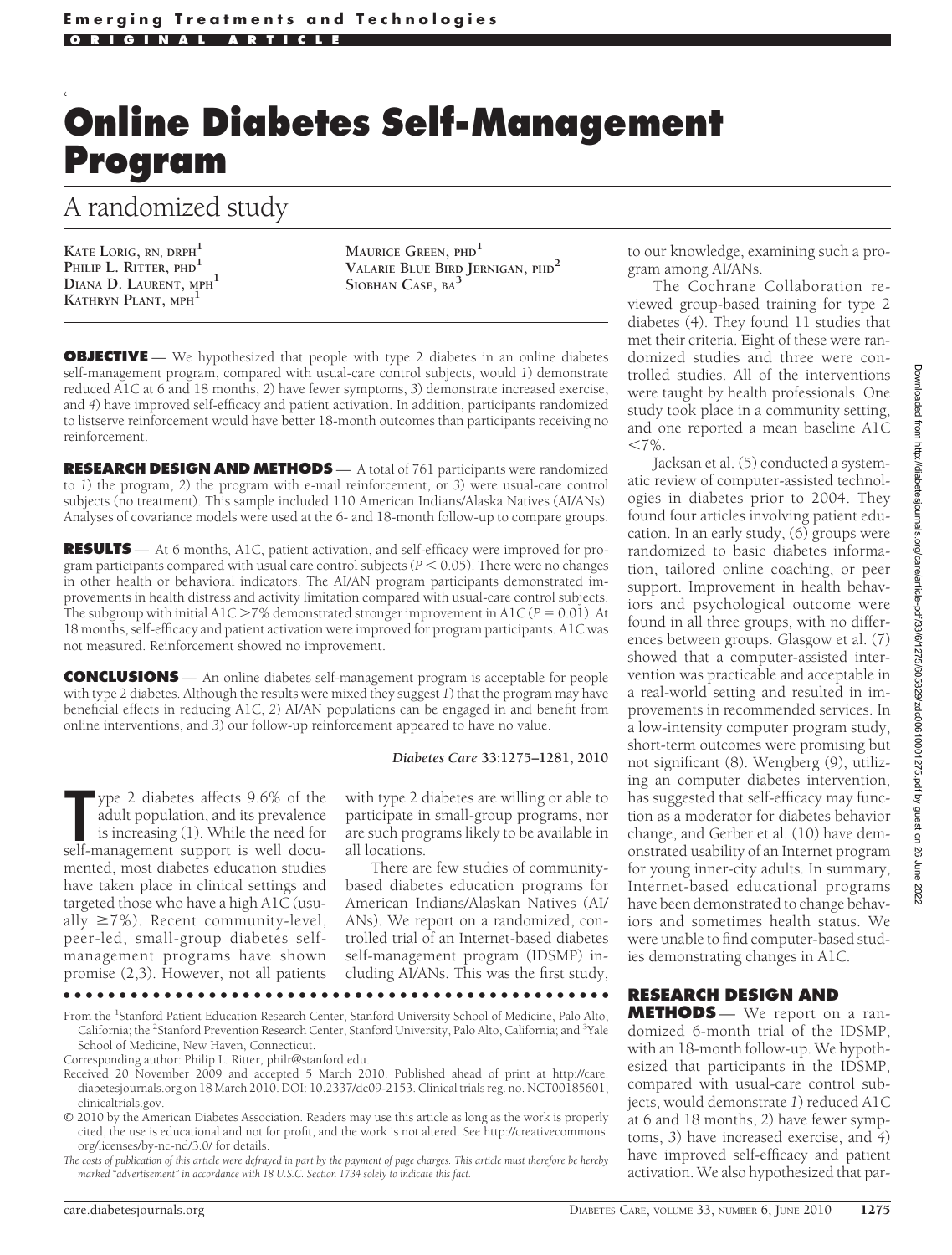#### *Online diabetes self-management program*

ticipants randomized to a follow-up listserve, peer-support group would have better 18-month outcomes than participants receiving no follow-up.

### The IDSMP

The asynchronous, 6-week, IDSMP is based on English- and Spanish-language peer-led small-group diabetes selfmanagement programs (2,3). The IDSMP consists of six weekly sessions. Participants logged on individually to the sessions, which were available for the entire week. The topics covered are shown in online appendix Table A1 (available in the online appendix at http://care. diabetesjournals.org/cgi/content/full/dc09- 2153/DC1).

A password-protected homepage provides access to the weekly activities, including The Learning Center, where the program content is offered in 20–30 new Web pages weekly. Each week, participants are asked to reply to a question such as "What problems do you have because of your diabetes?" and to make a specific action plan. The questions and action plans are posted on bulletin boards in the Discussion Center, where they can be seen by all participants.

The Discussion Center is made up of four interactive threaded bulletin boards (Action Planning, Problem Solving, Difficult Emotions, and Celebrations) populated by responses made in the Learning Center, as well as new threads started by participants whenever they wish. A typical program of 20–25 participants results in 500 or more posts. My Tools consists of exercise and medication logs, audio relaxation exercises, meal planning, and glucose-monitoring tools and links to other diabetes-related Web sites. Post Office is a section where participants and facilitators can write private, individual messages to each other. Help is a section where participants can e-mail the moderators or program administrators. The latter is also available via a toll-free telephone line.

In addition to the Web program, each participant received a copy of the book, *Living a Healthy Life with Chronic Conditions* (11). Specific sections of this book are referenced in the Learning Center. The book is used as a reference not as a text. Thus, the program consists of the online interactive training plus the book.

#### Facilitators

Two peers facilitate each program. Facilitators were previously trained as selfmanagement small-group leaders and

had taken the IDSMP (as nonstudy subjects). Facilitators assist participants by reminding them to log on, modeling action planning and problem-solving, offering encouragement, and posting to the bulletin boards. They also monitor the daily posts for safety and report inappropriate posts to the investigators. All facilitation takes place online, mainly via posts within the program pages. Each participant receives personalized responses from facilitators during each weekly session. Unlike the small-group program, facilitators do not deliver content, as this is scripted in the Learning Center. Programs were facilitated by 16 different people, half with diabetes. Each program has at least one facilitator with diabetes. The study was approved by the Stanford School of Medicine Institutional Review Board.

#### Participants and data collection

Participants were aged  $\geq 18$  years, were not pregnant or in care for cancer, had physician-verified type 2 diabetes, and had access to the Internet. Recruitment was largely via the Internet, although print and broadcast media were also utilized. Special effort was made to recruit AI/AN participants using Web sites and media associated with tribal and AI/AN organizations. This was accomplished utilizing the expertise of an AI/AN researcher (12).

All consents and questionnaires were administered online. Participants contacted the study by going to the Web site, where they were screened for eligibility and were asked to complete consent and baseline questionnaires. A1C was obtained using mailed self-administered BIOSAFE kits (13).

After returning A1C kits, participants were randomized using a randomnumbers table. Roughly two-thirds became treatment subjects and one-third continued with usual care (no program or other treatment offered). Treatment subjects were further randomized one for one to receive follow-up reinforcement (membership in a listserve discussion group) or no reinforcement. Usual care consisted of whatever care participants had been previously receiving and ranged from community clinics to specialist care. Usual-care participants were not restricted from seeking additional care or programs. All participants received a \$10 Amazon.com certificate after completing each questionnaire and returning their A1C sample.

# Randomized study

The randomized IDSMP group was compared with the usual-care control group at 6 months. If the reinforcement study (below) had shown that reinforcement participants had greater improvements than unreinforced IDSMP participants, the two IDSMP groups would be compared with control participants separately. If there were few differences, the two randomized IDSMP groups would be combined and compared with the usual-care control group.

After 6 months, usual-care participants recruited as part of the AI/AN subgroup were offered the program. All other usual-care participants continued as control subjects through the 18 months of the study. Follow-up data collected at 18 months allowed comparison of IDSMP participants to usual-care subjects, excluding the AI/AN subset.

# Reinforcement study

The reinforcement study compared IDSMP treatment participants who had no reinforcement with those who had been randomized to a listserve discussion group. The discussion group was intended to reinforce any benefits of the program by providing peer support. Comparisons were made at 6 and at 18 months. The AI/AN participants were included in the 18-month reinforcement study.

# AI/AN study

AI/AN participants were randomized with other participants but entered the randomized study for only 6 months, after which time AI/AN usual-care participants were offered an opportunity to take the IDSMP. The lack of adequate usual medical care and chronic health disparities among the AI/AN subset, as well as the longstanding mistrust of research in many AI/AN communities, were reasons the AI/AN subset was randomized using the waitlist control design. A pilot study of 27 AI/AN and 27 non-AI/AN participants with diabetes had confirmed the feasibility of the online programs for this population (14).

Health status, health behaviors, health care utilization, patient activation, and self-efficacy were measured at each time point. The specific measures were based on diabetes-related problems identified in participant focus groups and on self-efficacy theory (15). The primary outcome measure was A1C, measured using capillary blood obtained with self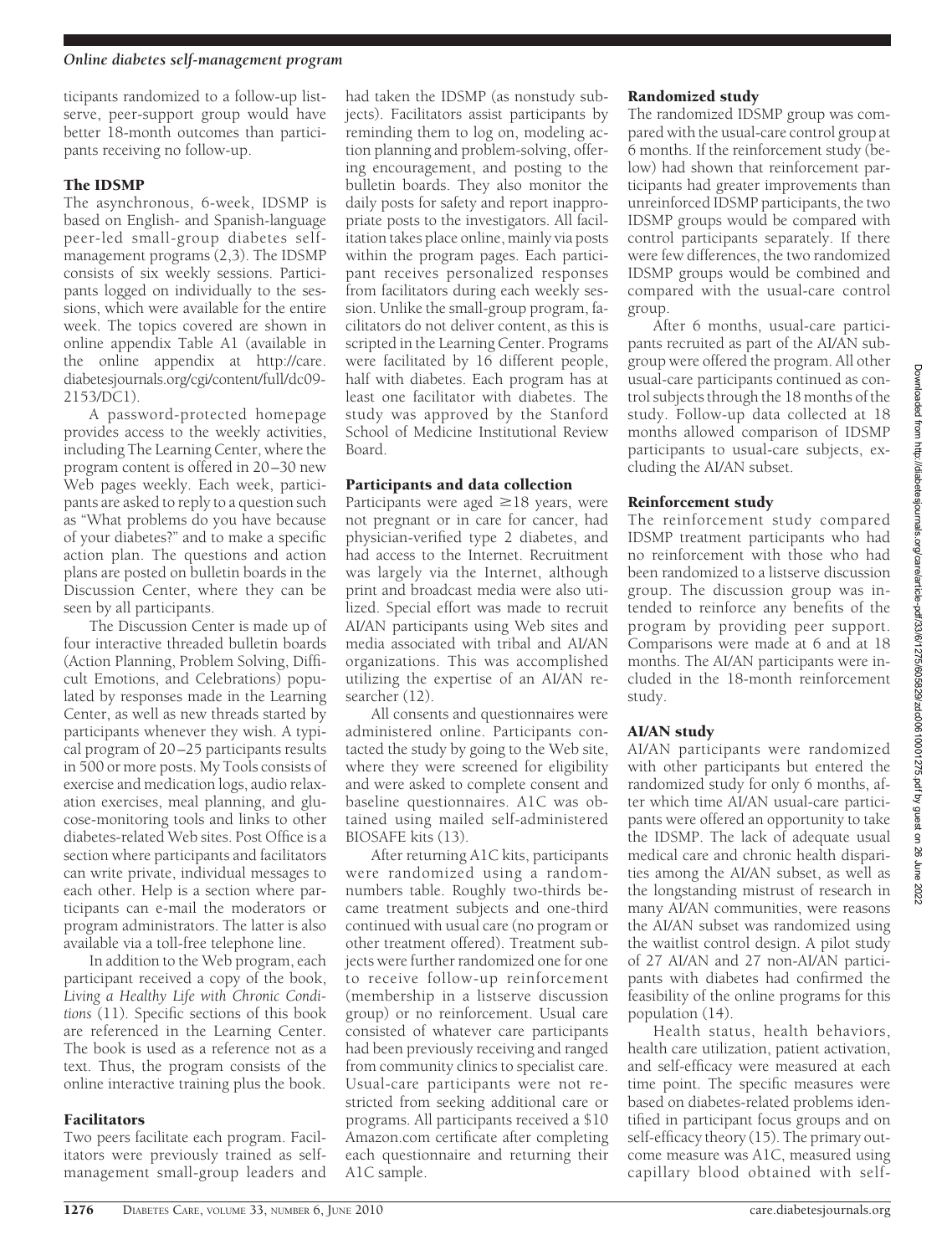administered BIOSAFE kits. These have an expected nondiabetic range of 3.8–5.9 compared with 4–6 for National Glycohemoglobin Standardization Program standards (16). A paired duplicate specimen comparison with the whole-blood method at Stanford Hospital Laboratories showed excellent correlation and precision. These assays have independently been shown to be reliable and valid (16). The A1C measure was not available for the 18-month comparisons because BIO-SAFE ceased operation early in the 18 month data collection. Health-related distress was measured by the health distress scale, adapted from the Medical Outcome Study (17). The activity limitations scale, which measures the impact of disease on role activities such as recreation and chores, was developed for an earlier study (18). Depression was measured by the Patient Health Questionaire (PHQ)-9 (19). A physical activities scale measured total minutes per week of aerobic exercise (18).

Tertiary measures included the 13 item short-form Patient Activation Measure (PAM) and diabetes self-efficacy. PAM measures patient self-reported knowledge, skill, and confidence for managing their chronic condition (20). The diabetes self-efficacy scale was developed for a small-group diabetes program (2) and based on earlier chronic-disease self-efficacy scales (18).

Health care utilization over the prior 6 months was measured by self-report. In a study comparing the validity of selfreported with chart audit (21), there were no biases toward improved reporting over time. Details of the psychometric properties for most of the measures can be found at http://patienteducation.stanford.edu/ research.

# Data analysis

**Baseline randomization.** *T* tests were used to compare baseline IDSMP participants with usual-care participants and to compare baseline reinforced with unreinforced IDSMP participants. We included all variables demonstrating significant differences at baseline as covariates in subsequent multivariate analyses at 6 and 18 months.

**Noncompleters.** To test the potential effect of dropouts, we compared the baseline variables for those who failed to complete the 6-month questionnaires with those who had completed questionnaires, utilizing *t* tests. Control versus treatment noncompleters were then compared.

**Reinforcement.** ANCOVA models were used to compare reinforced with unreinforced program participants. Six- and 18 month outcomes were the dependent variables with demographic variables and the outcome variable at baseline included as covariates. Least-square means (computed as part of the ANCOVA procedure and adjusted for covariates) were used to determine if there were significant differences between the treatment groups randomized to reinforcement and no reinforcement.

**Six-month outcomes.** ANCOVA models compared program and control participants at 6 months. As reinforcement proved to have no effect on the outcomes (see results below), reinforced and unreinforced participants were combined to create one treatment group, which was then compared with the control participants. Separate comparisons of the control subjects and reinforced and unreinforced program participants are also presented. All subjects, irrespective of the number of weeks they participated in the intervention, were included in the analyses. Least-square means (adjusted for covariates) were used to determine if there were significant differences between the program participants and the randomized usual-care control group after controlling for baseline outcome values and demographic covariates.

ANCOVA models were repeated, adding interaction terms of all baseline outcome variables with randomization. This was to ascertain if existing conditions might moderate the effectiveness of the program and help determine the characteristics of participants most likely to benefit. Analyses were done using both actual data collected and intent-to-treat methodology, based on substituting last acquired data for missing data. In the case of 6-month outcomes, this resulted in the assumption of no change from baseline. *P* values are interpreted within each category of outcome (A1C, three health indicators, one health behavior, self-efficacy, patient activation, and utilization).

**Eighteen-month outcomes.** Randomized program participants were compared to the usual-care control group at 18 months, using the methodology (ANCOVA) discussed above.

**Subgroup analyses.** Six-month analyses (ANCOVA models) comparing randomized treatment participants and usualcare control subjects were then done for two subsets of the original study sample: AI/ANs and participants with baseline A1C  $\geq$ 7%.

# **RESULTS**

# Participation

Approximately 36% of participants found the Web site through links on the Internet or search engines. Another 21% learned of the study via e-mail or e-mail newsletters; 9% were referred by relatives, friends, or coworkers; 17% were referred through print media; and 10% were referred by health professionals. The AI/AN subset discovered the study through the Web (29%, including 5% who found out about the study via tribal Web sites) and e-mail (20%). Larger numbers were referred by relatives or acquaintances (21%), and 18% found the study through print media (including 15% via AI/ANoriented media).

A total of 1,463 people visited the Web site and left contact information (online appendix Fig. A1). Of these, 1,019 completed enrollment screening and proceeded to the baseline questionnaire. A further 48 were disqualified, 22 subsequently declined, 74 failed to complete consent or baseline questionnaires, and 104 failed to complete A1C testing. The remaining 761 participants completed baseline assessments and were randomized to one of three groups: usual-care control group (270), the online program (259), or the online program plus listserve e-mail reinforcement (232). Subsequently, 27 withdrew or dropped out and 2 died before completing the 6-month questionnaire. Thus, 732 continued in the study for 6 months. Of those continuing, 645 (85%) completed the 6-month questionnaire. These included 238 control subjects and 395 participants in the online program (109 unreinforced treatments and 186 reinforced treatments). Between August 2006 and September 2007, 21 programs were held with a mean of 23 participants per program.

The AI/AN recruitment resulted in a sample that included 110 AI/AN participants. (see online appendix Fig. A2). After 6 months, AI/AN control subjects were allowed to enroll in the program and thus were no longer part of the randomized study. Of 651 remaining (non-AI/AN) study participants, 528 (81%) completed 18-month questionnaires.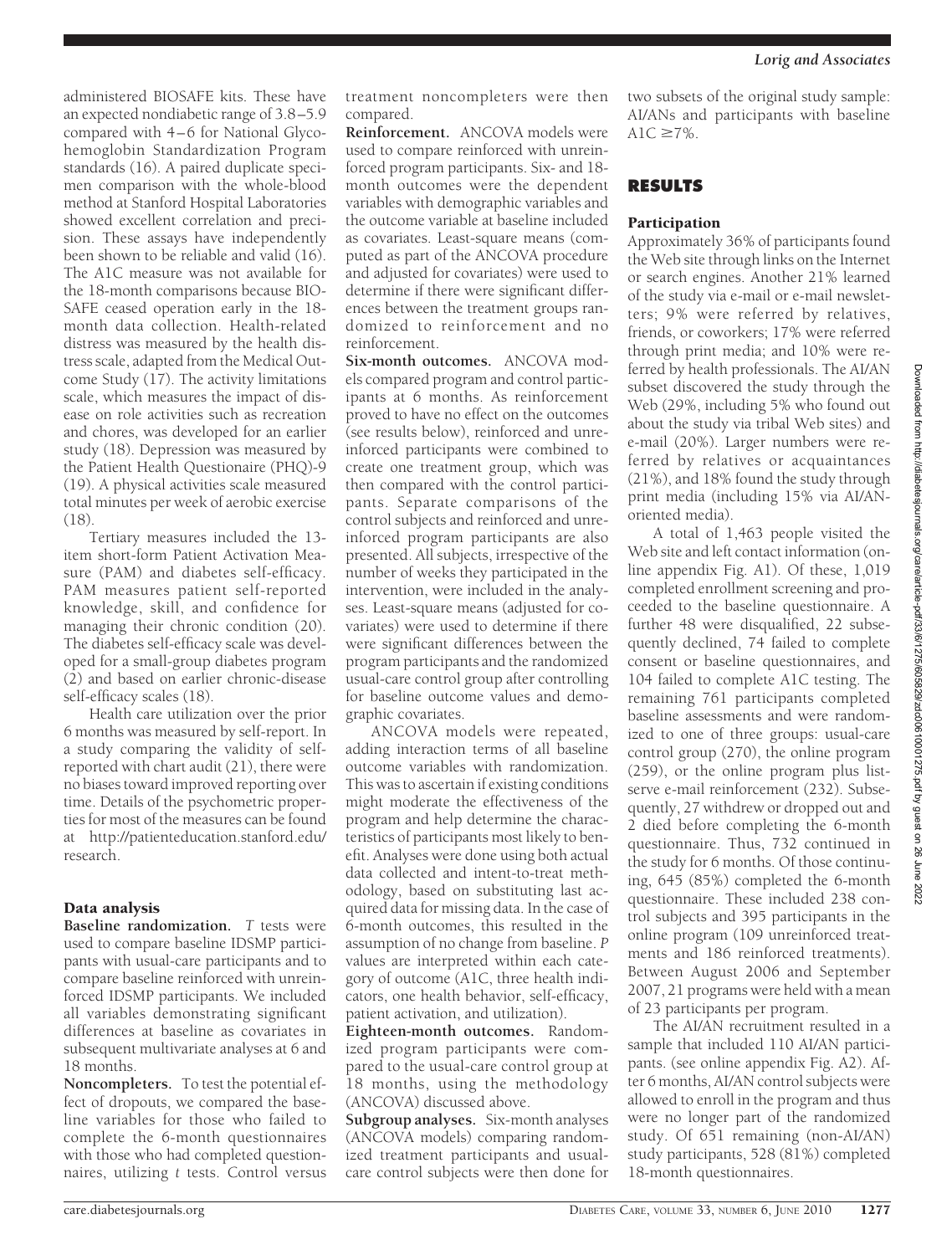#### *Online diabetes self-management program*

#### Baseline

Study participants were predominantly non-Hispanic white  $(76%)$ , female (73%), married (66%), and well educated (mean of 15.7 years of education). The average age was 54.3 years. The only statistical difference between the randomized treatment and control groups was percentage married (78 vs. 71%, *P* 0.034; online appendix Table A2). Percentage married, as well as other demographic variables, were included as covariates in subsequent ANCOVA. The control subjects had slightly higher PHQ depression levels at baseline (Table A3). The mean baseline A1C level at baseline was 6.44%, relatively low for a population with diabetes.

The AI/AN subset represented  $\sim$ 70 tribal groups. They were slightly younger than the non-AI/AN participants (mean age 51 vs. 55 years,  $P < 0.001$ ) and were less likely to be married (57 vs. 68%, *P* 0.035). Demographics for AI/ANs by randomization are given in Appendix Table A2. The AI/AN subset also had higher baseline mean A1C (6.9 vs. 6.4, *P* 0.001). None of the other outcome variables differed significantly from non-AI/ ANs at baseline.

#### Program usage

Case et al. (22) conducted a study of the IDSMP utilization by 45 participants (15 each African American, Non-Hispanic white, and AI/ANs). The median number of days for writing messages for all races was 32 (30 for African Americans, 37 for Non-Hispanic whites, and 28 for AI/ ANs), with 80% of participants writing messages over a period of at least 21 days or half the length of the workshop. The median number of messages per participant was 17 and the mean was 25. There were few differences among the racial groups, although AI/ANs logged for a shorter time period than non-Hispanic whites. There were few differences in the content of the posts.

#### Six-month noncompleters

There were few significant differences at baseline between those who completed 6-month questionnaires and those who did not. Noncompleters were younger, less likely to be married, and less likely to be non-Hispanic white. They had higher mean baseline A1C and higher levels of health distress. However, there were no significant differences between the participant noncompleters and the usual-care

control noncompleters (see online appendix Table A4).

# Six-month randomized outcomes

Table 1 provides information regarding the changes in outcome variables for the control and treatment participants. Because reinforcement was not associated with any improvements (see below under REINFORCEMENT STUDY), the two treatment groups were combined for the 6-month comparison to usual-care control subjects, as well as kept separate. Treatment participants, when compared with usualcare control subjects, had significantly lower A1C ( $P < 0.05$ ) as well as improvements in patient activation (PAM) and self-efficacy  $(0.021$  and  $\leq 0.001$ , respectively). Health behavior and utilization changes were not significantly different for treatment compared with control group participants. When intent-to-treat analyses were used, PAM and self-efficacy remained significant, while the *P* value for A1C increased to 0.060.

When ANCOVAs were rerun with baseline randomization interaction terms included in the models, the interaction of A1C with randomization was significant in predicting 6-month A1C ( $P < 0.001$ ). AI/AN versus non-AI/AN interactions with randomization were significant in predicting 6-month health distress, activity limitation, and physician visits. These two initial conditions were then examined in more detail below. Baseline selfefficacy also had significant interactions with randomization and appears to be a moderating variable, suggesting that lower baseline self-efficacy was associated with better outcomes. This will be examined elsewhere.

#### Eighteen-month randomized outcomes

The comparison of 18-month completers to noncompleters showed few differences: the noncompleters were younger, had higher A1C, and higher health distress at baseline (online appendix Table A8). There were no significant differences between the participant and usual-care control noncompleters. We could not include A1C analyses at 18 months because of the closure of the laboratory. Results from a second laboratory could not be adequately correlated with the original lab. Of the remaining outcome variables, two had significantly greater improvements for program participants as compared with the usual-care participants: selfefficacy to manage diabetes and PAM patient activation ( $P = 0.016, 0.007$ , respectively; online appendix Table A6). Other 18-month change score differences were not significant. Intent-to-treat methodology resulted in the *P* value for PAM increasing to 0.052.

### Reinforcement study

Online appendix Fig. A3 gives information about the participants in the reinforcement study. At 6 months, there was only one significant difference between reinforced  $(n = 186)$  and unreinforced  $(n = 209)$  participants. The unreinforced participants had greater improvement in health distress ( $P = 0.007$ ; online appendix Table A7). At 18 months, there again was one variable that was significantly different. The unreinforced participants had a greater reduction in depression (*P* 0.033; online appendix Table A8). Intentto-treat methodology did not change the results.

# High A1C subgroup

When only participants with baseline A1C  $\geq$ 7.0% are included at 6 months (online appendix Table A9), the difference between treatment and control for A1C was  $0.614$  ( $P = 0.010$ , effect size 0.499). Self-efficacy was also statistically significant ( $P = 0.040$ ), although the effect size was small.

# AI/AN subgroup

At 6 months, the AI/AN subsample was underpowered  $(n = 73)$ . Despite the low number of cases, there were significant decreases in health distress and activity limitation for AI/AN program participants compared with control subjects (Table 2). While not statistically significant, the A1C change score difference between the two groups was nearly 0.3. The treatment group had a statistically significant increase in physician visits. Using intent-totreat methodology, activity limitation remained significant, while health distress and physician visits became marginal. Tables A10 and A11 in the online appendix present the 6-month data for AI/ANs and non-AI/ANs separately.

**CONCLUSIONS** — At 6 months, results were mixed. The changes in the primary outcome variable (A1C) had a small (effect size  $= 0.111$ ) but statistically significant difference between treatment and usual-care control groups when only looking at actual cases ( $P = 0.039$ ). The two tertiary outcomes, patient activation and self-efficacy, both improved for treat-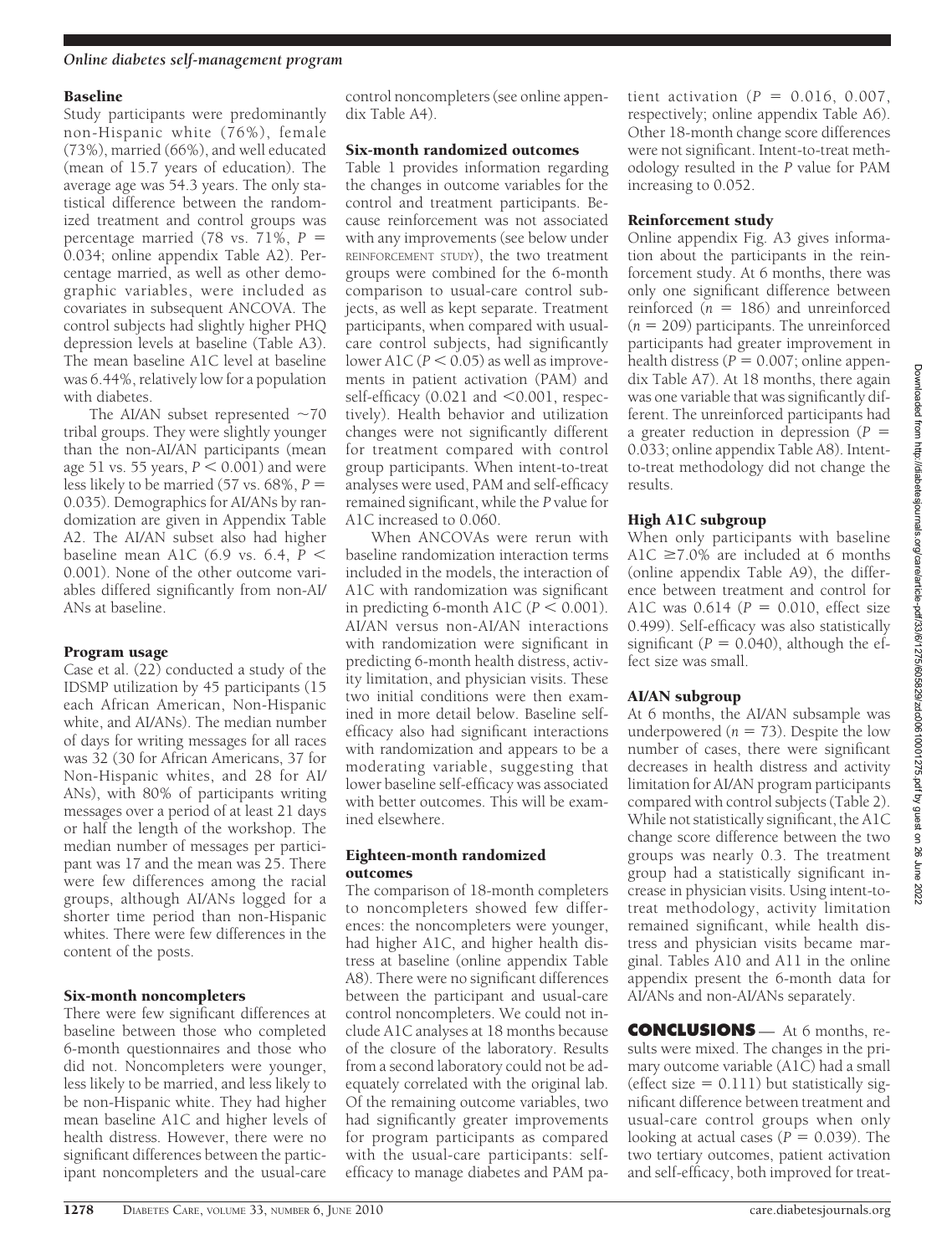| ׇ֚֕֡                                                                    |  |
|-------------------------------------------------------------------------|--|
|                                                                         |  |
| $\ddot{\phantom{a}}$                                                    |  |
|                                                                         |  |
| i                                                                       |  |
| I                                                                       |  |
|                                                                         |  |
|                                                                         |  |
|                                                                         |  |
|                                                                         |  |
|                                                                         |  |
| į                                                                       |  |
|                                                                         |  |
|                                                                         |  |
| Ì                                                                       |  |
|                                                                         |  |
| ۱                                                                       |  |
|                                                                         |  |
| ׇ֖֚֚֚֚֞֕֝֬<br>i                                                         |  |
|                                                                         |  |
|                                                                         |  |
| $\begin{array}{c} \n\cdot \\ \cdot \\ \cdot \\ \cdot\n\end{array}$<br>ĺ |  |
|                                                                         |  |
|                                                                         |  |
|                                                                         |  |
| j<br>l                                                                  |  |
| ı                                                                       |  |
| l                                                                       |  |
| ֠                                                                       |  |
|                                                                         |  |
| ļ                                                                       |  |
|                                                                         |  |
|                                                                         |  |
| l                                                                       |  |
|                                                                         |  |
| ĺ                                                                       |  |
| i<br>Ó                                                                  |  |
| i                                                                       |  |
| í                                                                       |  |
|                                                                         |  |
| l                                                                       |  |
| י<br>$\overline{\phantom{a}}$<br>i                                      |  |
|                                                                         |  |
| í                                                                       |  |
| l                                                                       |  |
| i<br>i                                                                  |  |
| I<br>I<br>ı                                                             |  |
|                                                                         |  |
| I                                                                       |  |
| i<br>֖֖֚֚֚֚֚֡֬֝                                                         |  |
|                                                                         |  |
| l                                                                       |  |
|                                                                         |  |
| i<br>i                                                                  |  |
| i                                                                       |  |
| ֦                                                                       |  |
| ١<br>Į                                                                  |  |
| i                                                                       |  |
| í                                                                       |  |
|                                                                         |  |
| l                                                                       |  |
|                                                                         |  |
| ۷                                                                       |  |
| j                                                                       |  |
| j<br>i                                                                  |  |
| ł                                                                       |  |
| <br> <br>                                                               |  |
|                                                                         |  |
| j                                                                       |  |
| l                                                                       |  |
|                                                                         |  |
|                                                                         |  |
|                                                                         |  |
|                                                                         |  |
|                                                                         |  |
|                                                                         |  |
| $\frac{1}{1}$<br>i<br>Î                                                 |  |
|                                                                         |  |

 $\Box$ 

| ment participants compared with usual-     |
|--------------------------------------------|
| care control subejects. However            |
| secondary outcomes did not improve.        |
| None of the three health indicators        |
| showed significant differences, nor were   |
| the amount of exercise or number of phy-   |
| sician visits significantly changed. At 18 |
| months, PAM patient activation and self-   |
| efficacy were significantly increased for  |
| program participants, although PAM be-     |
| came marginal when intent-to-treat         |
| methodology was used. Other outcomes       |
| variables were not significant at 18       |
| months. Randomization to listserve         |
| e-mail peer-support reinforcement did      |
| not improve the outcomes for program       |
| participants, either at 6 or 18 months.    |
| Commutato also the extense that vainfaxes  |

Surprisingly the attempt at reinforcement was not effective. We encountered a similar finding in another study, using a different reinforcement technique (automated follow-up phone calls) (3). Further study, including more attention to how the listserve was utilized, would be required to determine if only our particular attempts at reinforcement were unsuccessful or if follow-up in general is not called for with similar self-management programs. In addition, further study of program fidelity and how program participants utilized the program, including any possible dose effect, would be desirable. The lack of a detailed analysis of effects of program utilization, as well as analyses of possible mediating effects of secondary and tertiary variables, is an important limitation but was beyond the scope of this study.

A further limitation of the study was the relatively low mean A1C at baseline. A large portion of the participants were in control and more likely to get worse rather than better due to both a floor effect and regression to the mean. When we looked at the subgroups of those with baseline  $A1C > 7.0\%$  at baseline, the differences in improvements in A1C increased from a very modest effect size of 0.11 for the entire randomized sample to a clinically significant effect size of 0.50. This suggests that the program may prove more successful if targeted to patients with higher A1C.

When we limited ourselves to the AI/AN subset (who had a mean baseline A1C of nearly 7.0% compared with the total sample mean of 6.4%), we saw improvements in health indicators (activity limitations and health distress with significant effect sizes of 0.48 and 0.34, respectively). Although the difference for A1C was not statistically significant, with a

| Table 1—Six-month change scores, diabetes online, all participants                                                                                                                                           |
|--------------------------------------------------------------------------------------------------------------------------------------------------------------------------------------------------------------|
| reinforcement<br>I reatment, no<br>Treatment and<br>reinforcement<br>combined<br>Treatment<br>T vs. control<br>R vs. control<br>$R$ vs. $T$<br>C vs. treatment<br>$\Xi$ + $\Xi$                              |
| Outcome variable<br>Control<br>≂<br>I plus R<br>P (ITT) (Actual) P (ITT) (Actual) P (ITT) (Actual) P (ITT) P<br>Ρ<br>᠊ᢦ<br>᠊ᢦ<br>(Actual)<br>᠊ᢦ                                                              |
| $\mathbf{z}$<br>238<br>509<br>98 I<br>395                                                                                                                                                                    |
| AIC J<br>$0.126 \pm 0.779$<br>$-0.034 \pm 0.844$<br>$0.018 \pm 0.862$<br>$-0.009 \pm 0.852$<br>0.064<br>036<br>0.176<br>0.162<br>0.653<br>0.530<br>0.060<br>0.039                                            |
| Health distress (0–5) ↓<br>$-0.257 \pm 0.844$<br>$-0.348 \pm 1.03$<br>$-0.082 \pm 0.988$<br>$-0.203 \pm 1.02$<br>0.231<br>8/0<br>680'<br>0.168<br>0.005<br>0.003<br>0.822<br>0.771                           |
| Activity limitation $(0-4)$<br>$0.034 \pm 0.848$<br>$-0.019 \pm 0.869$<br>$0.009 \pm 0.982$<br>$-0.006 \pm 0.923$<br>0.217<br>002<br>0.453<br>0.425<br>0.655<br>0.664<br>0.243<br>0.219                      |
| PHQ depression (0-27)<br>$-0.836 \pm 3.82$<br>$-1.072 \pm 4.44$<br>$-0.398 \pm 4.10$<br>$-0.754 \pm 4.26$<br>0.413<br>0.183<br>0.687<br>0.131<br>660.0<br>0.931<br>0.558                                     |
| PAM patient activation (0–100) ↑<br>$3.63 \pm 14.4$<br>$6.24 \pm 14.5$<br>$5.09 \pm 14.3$<br>$5.70 \pm 14.4$<br>0.083<br>0.035<br>0.631<br>0.827<br>0.085<br>0.021                                           |
| Self-efficacy $(1-10)$ $\uparrow$<br>$-0.203 \pm 1.70$<br>$0.321 \pm 1.99$<br>$0.160 \pm 1.73$<br>$0.245 \pm 1.87$<br>0.00<br>0.001<br>0.465<br>0.230<br>0.004<br>0.069<br>0.656<br>0.760<br>100.001<br>0.00 |
| Aerobic exercise (min/week) î<br>$-1.97 \pm 130$<br>$12.09 \pm 145$<br>$1.41 \pm 167$<br>$7.04 \pm 156$<br>0.496<br>238<br>0.799<br>0.306<br>0.687<br>0.905<br>0.579<br>0.194                                |
| Physician visits (last 6 months)<br>$-0.198 \pm 3.25$<br>$-0.121 \pm 3.53$<br>$-0.239 \pm 3.55$<br>$-0.177 \pm 3.54$<br>0.809<br>$\circ$<br>6/9<br>0.722<br>0.611<br>9060<br>0.967<br>0.730<br>0.589         |

#### *Lorig and Associates*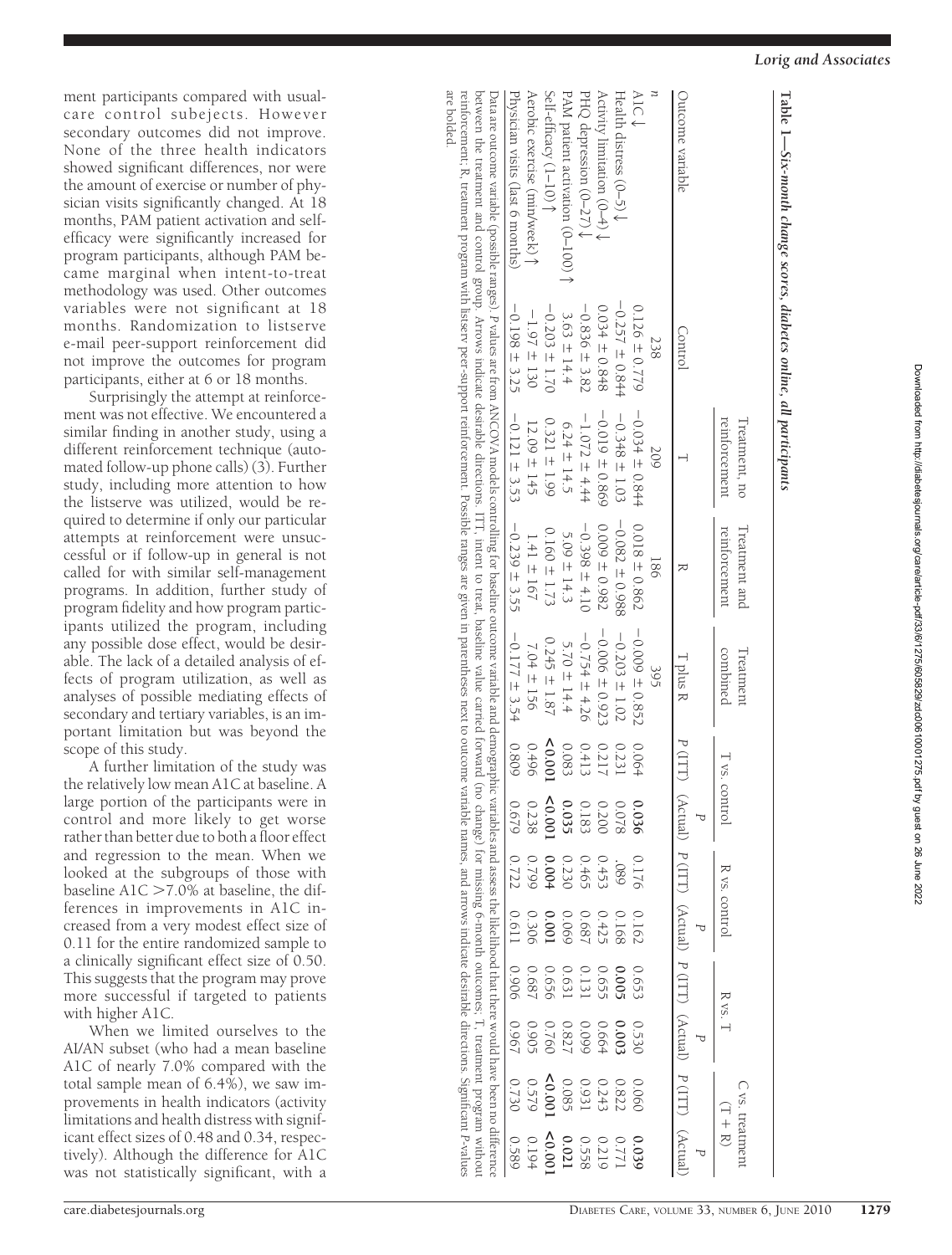| Table 2-AI/AN subgroup, baseline and 6-month changes |  |  |
|------------------------------------------------------|--|--|
|                                                      |  |  |

|                                             | Baseline        |                 | 6-month change     |                    |                       |            |       |
|---------------------------------------------|-----------------|-----------------|--------------------|--------------------|-----------------------|------------|-------|
| Outcome variable                            |                 |                 |                    |                    | Control vs. treatment |            |       |
|                                             | Control         | Treatment       | Control            | Treatment          | Effect<br>size        | P<br>(ITT) | P     |
| $\boldsymbol{n}$                            | 50              | 60              | 38                 | 35                 |                       |            |       |
| Alc $\downarrow$                            | $6.71 \pm 1.25$ | $7.12 \pm 1.59$ | $0.206 \pm 0.973$  | $-0.088 \pm 1.24$  | 0.251                 | 0.288      | 0.379 |
| Health distress $(0-5) \downarrow$          | $2.26 \pm 1.24$ | $2.06 \pm 1.24$ | $-0.151 \pm 0.730$ | $-0.714 \pm 0.993$ | 0.484                 | 0.025      | 0.004 |
| Activity limitation $(0-4) \downarrow$      | $1.48 \pm 1.12$ | $1.14 \pm 1.03$ | $0.092 \pm 0.843$  | $-0.257 \pm 0.986$ | 0.337                 | 0.028      | 0.012 |
| PHO depression $(0-27)$                     | $8.60 \pm 6.35$ | $8.33 \pm 5.67$ | $-0.737 \pm 3.84$  | $-1.600 \pm 5.33$  | 0.146                 | 0.677      | 0.214 |
| PAM patient activation $(0-100)$ $\uparrow$ | $63.3 \pm 15.8$ | $63.8 \pm 14.8$ | $4.47 \pm 16.4$    | $3.78 \pm 13.3$    | $-0.054$              | 0.612      | 0.722 |
| Self-efficacy $(1-10)$ $\uparrow$           | $6.74 \pm 1.86$ | $6.39 \pm 2.29$ | $-0.056 \pm 1.40$  | $0.350 \pm 2.40$   | 0.214                 | 0.896      | 0.584 |
| Aerobic exercise (min/week) $\uparrow$      | $93.1 \pm 133$  | $81.2 \pm 103$  | $3.32 \pm 118$     | $18.62 \pm 112$    | 0.111                 | 0.789      | 0.810 |
| Physician visits (last 6 months)            | $3.42 \pm 3.53$ | $3.17 \pm 3.38$ | $-0.658 \pm 1.86$  | $0.914 \pm 3.85$   | 0.494                 | 0.051      | 0.019 |

Data are means ± SD. Effect sizes are computed as the difference in change scores between treatment and control groups divided by the pooled baseline SD. Negative effect sizes indicate that the control group did better than the treatment group. *P* values are from ANCOVA models controlling for baseline outcome variable and demographic variables and assess the likelihood that there would have been no difference between the treatment and control group. Possible ranges are given in parentheses next to outcome variable names, and arrows indicate desirable directions. Significant *P*-values are bolded.

properly powered sample, an effect size difference of 0.25 would undoubtedly have been statistically significant.

The methods of recruitment and design of the study may have contributed to low differences between treatment and control participants. A high proportion of those who joined the study were actively seeking information about their disease when they found the study Web site. The control group was not offered the possibility of participation in the program after a short period of time and may have searched for and found alternate interventions. The AI/AN subgroup was an exception in this regard as they were offered the program after 6 months. This may have contributed to the relative success of the program within that subgroup.

Although results were both encouraging and discouraging, they suggest that the program can be beneficial to people with diabetes and that further study is warranted. A trial with broader recruitment, limited to only those with A1C -7.0%, and allowing randomized control subjects to participate in the program after a 6-month trial would prove more definitive.

**Acknowledgments**— The study was supported by National Institutes of Health Grant 1R18DK065729 and Robert Wood Johnson Foundation Grant 096223.

K.L. and D.D.L. receive royalties for the book used by study participants. K.L., D.D.L., and K.P. potentially receive licensing fees if the program is disseminated. P.L.R., V.B.B.J., and M.G. have no conflicts of interest. No other potential conflicts of interest relevant to this article were reported.

We thank Rose Sage Barone and Tanya Podchiyska for programming, Martha Funnell and David McCulloch for content development, and Angela Devlin for follow-up data collection.

#### **References**

- 1. National Institute of Diabetes and Digestive and Kidney Diseases. National Diabetes Statistics fact sheet: general information and national estimates on diabetes in the United States, 2005. Washington, DC, Govt. Printing Office [NIH publ. no. 06-3892]
- 2. Lorig K, Ritter PL, Villa FJ, Armas J. Community-based peer-led diabetes self-management: a randomized trial. Diabetes Educ 2009;35:641–51
- 3. Lorig K, Ritter PL, Villa F, Piette JD. Spanish diabetes self-management with and without automated telephone reinforcement: two randomized trials. Diabetes Care 2008;31:408–414
- 4. Deakin T, McShane CE, Cade JE, Williams RDRR. Group based training for self-management strategies in people with type 2 diabetes mellitus. *Cochrane Database Syst Rev* 2005;18:CD003417
- 5. Jackson CL, Bolen S, Brancati FL, Batts-Turner ML, Gary TL. A systematic review of interactive computer-assisted technology in diabetes care: interactive information technology in diabetes care. J Gen Intern Med. 2006;21:105–10
- 6. Glasgow RE, Boles SM, McKay HG, Feil EG, Barrera M Jr. The D-Net diabetes selfmanagement program: long-term implementation, outcomes, and generalization results. Prev Med 2003;36:410–9
- 7. Glasgow RE, Nutting PA, King DK, Nelson CC, Cutter G, Gaglio B, Rahm AK, Whitesides H, Amthauer H. A practical randomized trial to improve diabetes care. J Gen Intern Med 2004;19:1167–74
- 8. Glasgow RE, Nutting PA, Toobert DJ, King DK, Strycker LA, Jex M, O'Neill C, Whitesides H, Merenich J. Effects of a brief computer-assisted diabetes selfmanagement intervention on dietary, biological and quality-of-life outcomes. Chronic Illn;2:27–38
- 9. Wangberg SC. An Internet-based diabetes self-care intervention tailored to selfefficacy. Health Educ Res 2008;23: 170–9
- 10. Gerber BS, Solomon MC, Shaffer TL, Quinn MT, Lipton RB. Evaluation of an Internet diabetes self-management training program for adolescents and young adults. Diabetes Tech Ther 2007;9: 60–67
- 11. Lorig K, Holman H, Sobel D, Laurent D, Gonzalez V, Minor M. *Living a Healthy Life With Chronic Conditions*. 3rd ed. Boulder, Colorado; Bull Publishing, 2006
- 12. Jerrigan VJ. *The Native American Diabetes Self-Management Program*. PHD thesis. Berkeley, California, University of California Berkeley, School of Public Health, unpublished
- 13. Tyrrell SP, Bui TL, Maggiore, JA. *Hemoglobin A1c Detection System: A Technical Bulletin Describing the Performance Characteristics of Capillary Blood Collected on Filter Paper for Determination of Hemoglobin A1c*. Chicago, BIOSAFE Laboratories, Bulletin 4018, Rev. 99037, 2006
- 14. Jernigan, VBB, Lorig K. The Internet Diabetes Self-Management Workshop for American Indians and Alaska Natives. Health Promotion Practice, In press
- 15. Bandura A. Self-efficacy: toward a unifying theory of behavioral change. Psychol Rev 1977;84:191–215
- 16. Miedema K. Standardization of HbA1c and optimal range of monitoring. Scand J Clin Lab Invest 2005;65(Suppl. 240):61–72
- 17. Stewart AL, Ware JE. *Measuring Function-*